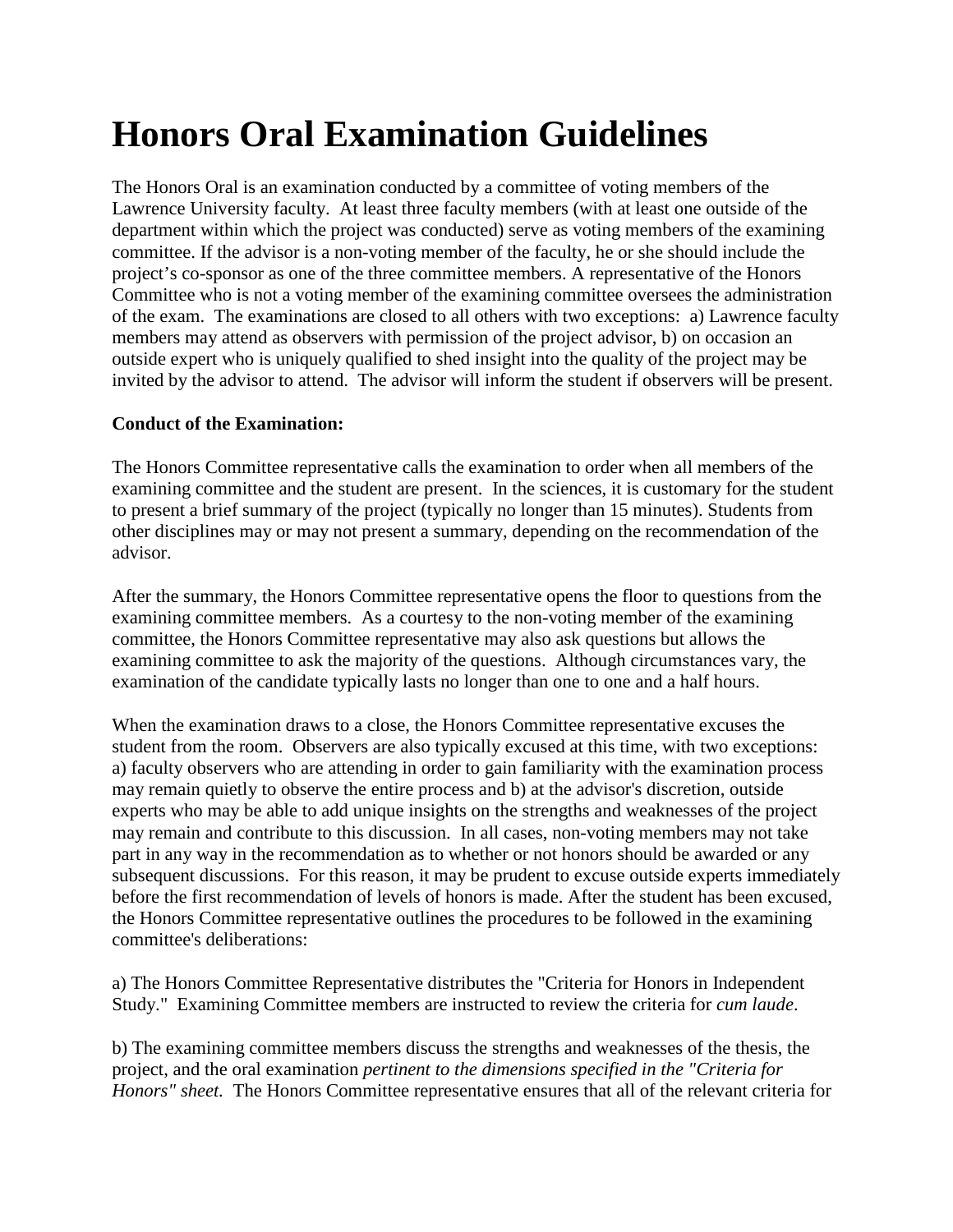determining honors are addressed. Both the advisor and the Honors Committee representative should take notes during this discussion for their respective reports to the Honors Committee.

c) Once the strengths and weaknesses of the thesis, project, and oral examination have been fully discussed, the Honors Committee representative solicits an initial recommendation from one of the examining committee members other than the project advisor as to whether or not the project should be awarded honors. Examining committee members are reminded that to be awarded honors the thesis, project, and oral examination must meet *all* of the standards listed in the "Criteria for Honors" sheet. Diligence, pluck, and hard work on the part of the student are relevant, but alone are not enough for the awarding of honors. IF THE PROJECT DOES NOT MEET *ALL* OF THE CRITERIA FOR CUM LAUDE, HONORS ARE NOT AWARDED. Although the Honors Committee does not give a formula by which to weight each part of the project, the written thesis is of central importance, except in cases of projects in the arts, for which the works of art typically are viewed as the primary component of the project. Nevertheless, for projects in the arts, the greater emphasis on the art work is no excuse for a sloppy or cursory paper.

d) After the discussion of whether honors should be awarded reaches a consensus or an impasse, the Honors Committee representative calls the matter to a vote, polling each of the voting members of the committee. The tally is duly noted by the Honors Committee representative for his or her report to the Honors Committee. If the majority votes "no honors," the meeting is adjourned.

e) If the majority of the committee votes that honors should be awarded, the Honors Committee representative directs the committee's attention to the criteria for *magna cum laude* and *summa cum laude* and solicits opinions from the voting members of the committee other than the advisor as to whether a higher level of honors may be appropriate. If there is sentiment that a higher level of honors is warranted, an initial recommendation for a higher level of honors is proposed by a voting member of the committee other than the advisor. Once this recommendation is fully discussed by all members of the examining committee including the advisor, a vote is taken. After this vote (or once it is apparent that a higher level of honors is not warranted), the Honors Committee representative adjourns the meeting.

**The examining committee must be present throughout the entire process** – the oral examination itself, the discussion of the thesis and the examination, and the vote(s) on the level of honors.

## **After the Examination**

Immediately following the examination, **students for whom the majority of the examining committee has voted "no honors" should be informed of the committee's recommendation.** Advisors are free at this point to discuss with the student the reasons for this decision.

Students for whom the recommendation of the committee was **to award honors** should be informed that the committee will send a positive recommendation to the Honors Committee. **It is extremely important, however, that the advisor say only the following to the student:**